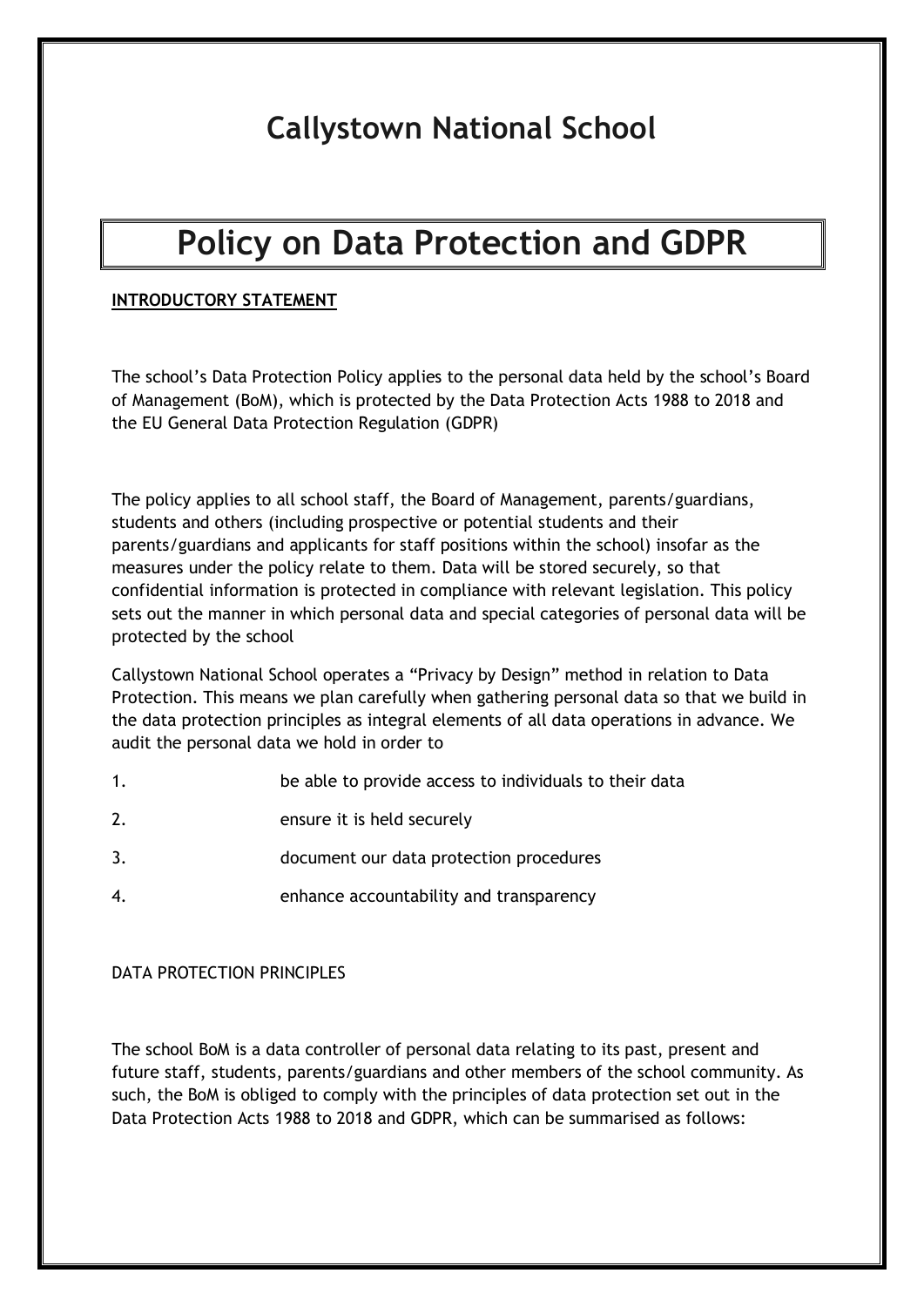## 1. **Obtain and process Personal Data fairly**

Information on students is gathered with the help of parents/guardians and staff. Information is also transferred from their previous schools. In relation to information the school holds on other individuals (members of staff, individuals applying for positions within the School, parents/guardians of students, etc.), the information is generally furnished by the individuals themselves with full and informed consent and compiled during the course of their employment or contact with the School. All such data is treated in accordance with the Data Protection legislation and the terms of this Data Protection Policy. The information will be obtained and processed fairly

## 2. **Consent**

Where consent is the basis for provision of personal data, (e.g. data required to join sports team/ after-school activity or any other optional school activity) the consent must be a freely-given, specific, informed and unambiguous indication of the data subject's wishes. Callystown National School will require a clear, affirmative action e.g. ticking of a box/signing a document to indicate consent. Consent can be withdrawn by data subjects in these situations

## 3. **Keep it only for one or more specified and explicit lawful purposes**

The BoM will inform individuals of the reasons they collect their data and the uses to which their data will be put. All information is kept with the best interest of the individual in mind at all times

# 4. **Process it only in ways compatible with the purposes for which it was given initially**

Data relating to individuals will only be processed in a manner consistent with the purposes for which it was gathered. Information will only be disclosed on a 'need to know' basis, and access to it will be strictly controlled

# 5. **Keep Personal Data safe and secure**

Only those with a genuine reason for doing so may gain access to the information. Personal Data is securely stored under lock and key in the case of manual records and protected with computer software and password protection in the case of electronically stored data. Portable devices storing personal data (such as laptops) are encrypted and passwordprotected

# 6. **Keep Personal Data accurate, complete and up-to-date**

Students, parents/guardians, and/or staff should inform the school of any change which the school should make to their personal data and/or sensitive personal data to ensure that the individual's data is accurate, complete and up-to-date. Once informed, the school will make all necessary changes to the relevant records. Records must not be altered or destroyed without proper authorisation. If alteration/correction is required, then a note of the fact of such authorisation and the alteration(s) to be made to any original record/documentation should be dated and signed by the person making that change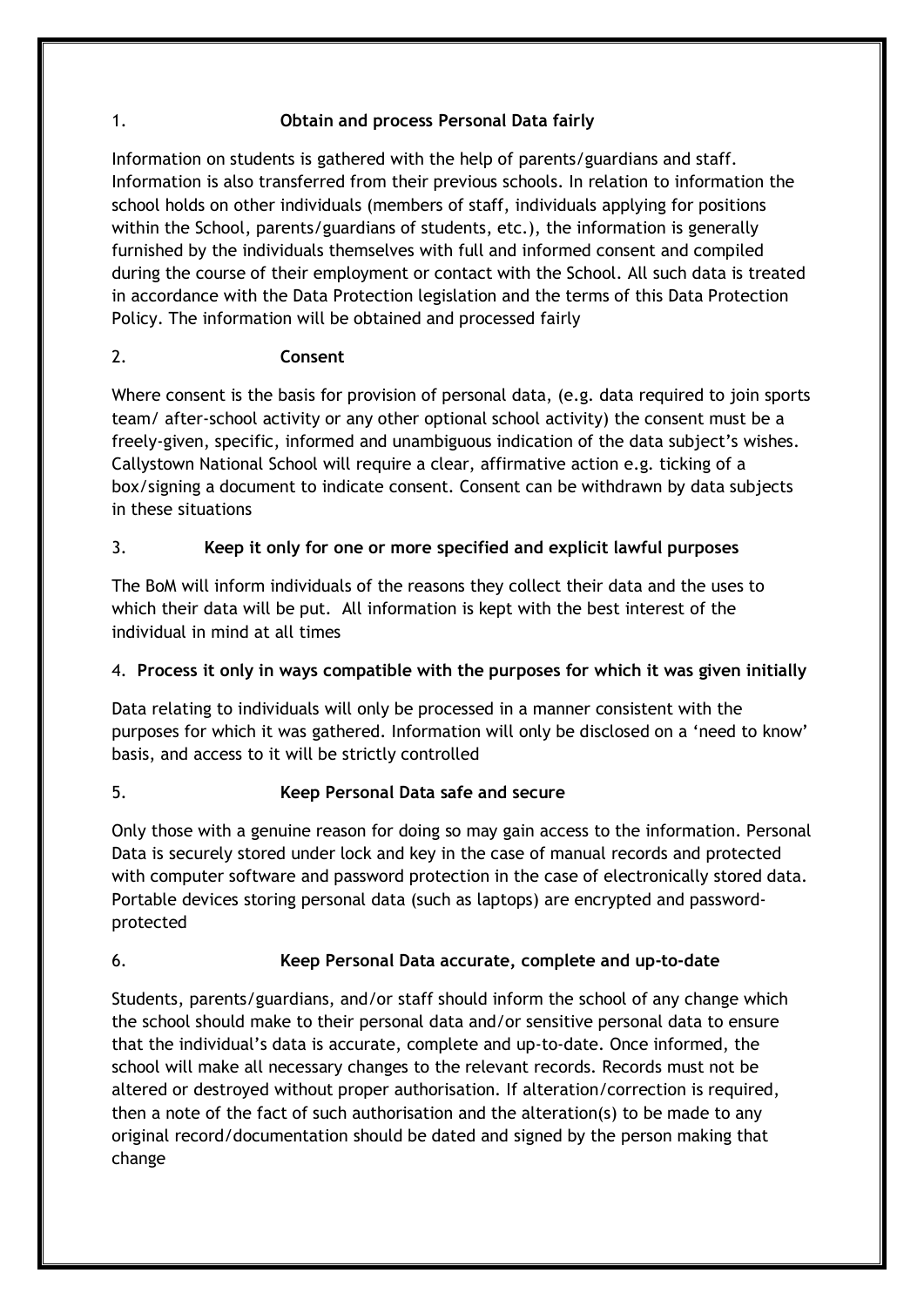## 7. **Ensure that it is adequate, relevant and not excessive**

Only the necessary amount of information required to provide an adequate service will be gathered and stored

## 8. **Retain it no longer than is necessary for the specified purpose or purposes for which it was given**

As a general rule, the information will be kept for the duration of the individual's time in the school. Thereafter, the school will comply with DES guidelines on the storage of Personal Data relating to a student. In the case of members of staff, the school will comply with both DES guidelines and the requirements of the Revenue Commissioners with regard to the retention of records relating to employees. The school may also retain the data relating to an individual for a longer length of time for the purposes of complying with relevant provisions of law and or/defending a claim under employment legislation and/or contract and/or civil law. See School Record Retention table

## 9. **Provide a copy of their personal data to any individual on request**

Individuals have a right to know and have access to a copy of personal data held about them, by whom, and the purpose for which it is held

## **SCOPE**

The Data Protection legislation applies to the keeping and processing of Personal Data. The purpose of this policy is to assist the school to meet its statutory obligations, to explain those obligations to School staff, and to inform staff, students and their parents/guardians how their data will be treated

The policy applies to all school staff, the Board of Management, parents/guardians, students and others (including prospective or potential students and their parents/guardians, and applicants for staff positions within the school) insofar as the school handles or processes their Personal Data in the course of their dealings with the school

## **Definition of Data Protection Terms**

In order to properly understand the school's obligations, there are some key terms, which should be understood by all relevant school staff:

*Personal Data* means any data relating to an identified or identifiable natural person i.e. a living individual who is or can be identified either from the data or from the data in conjunction with other information that is in, or is likely to come into, the possession of the Data Controller (BoM)

*Data Controller* is the Board of Management of the school

*Data Subject* - is an individual who is the subject of personal data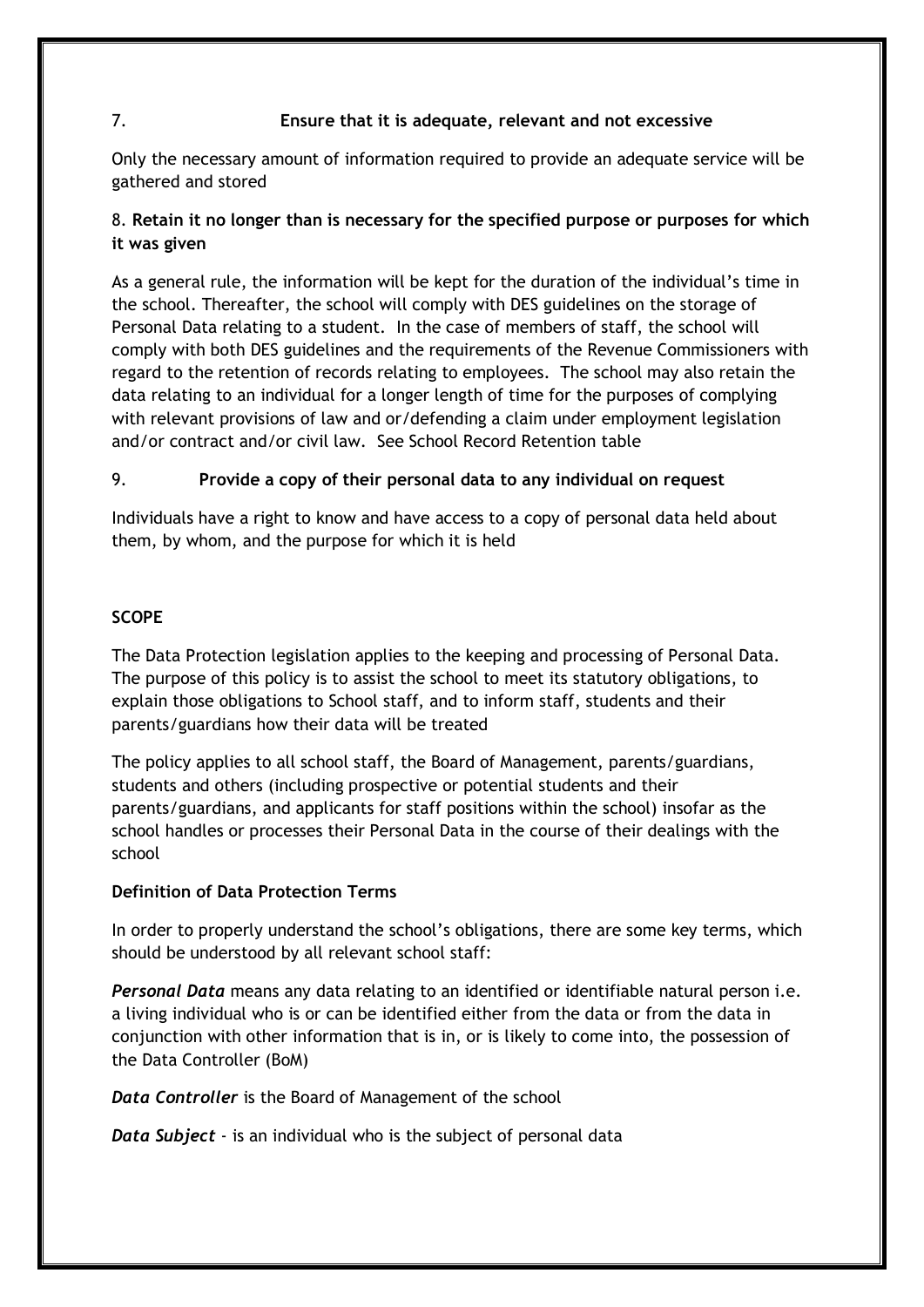*Data Processing* - performing any operation or set of operations on data, including:

- Obtaining, recording or keeping the data,
- Collecting, organising, storing, altering or adapting the data
- Retrieving, consulting or using the data
- Disclosing the data by transmitting, disseminating or otherwise making it available
- Aligning, combining, blocking, erasing or destroying the data

*Data Processor* - a person who processes personal information on behalf of a data controller, but does not include an employee of a data controller who processes such data in the course of their employment, for example, this might mean an employee of an organisation to which the data controller out-sources work. The Data Protection legislation places responsibilities on such entities in relation to their processing of the data.Data processors that the school uses are Aladdin and School Accounting.

*Special categories of Personal Data* refers to Personal Data regarding a person's

- racial or ethnic origin
- political opinions or religious or philosophical beliefs
- physical or mental health
- sexual life and sexual orientation
- genetic and biometric data
- criminal convictions or the alleged commission of an offence
- trade union membership

*Personal Data Breach* – a breach of security leading to the accidental or unlawful destruction, loss, alteration, unauthorised disclosure of, or access to personal data transmitted, stored or otherwise processed. This means any compromise or loss of personal data, no matter how or where it occurs.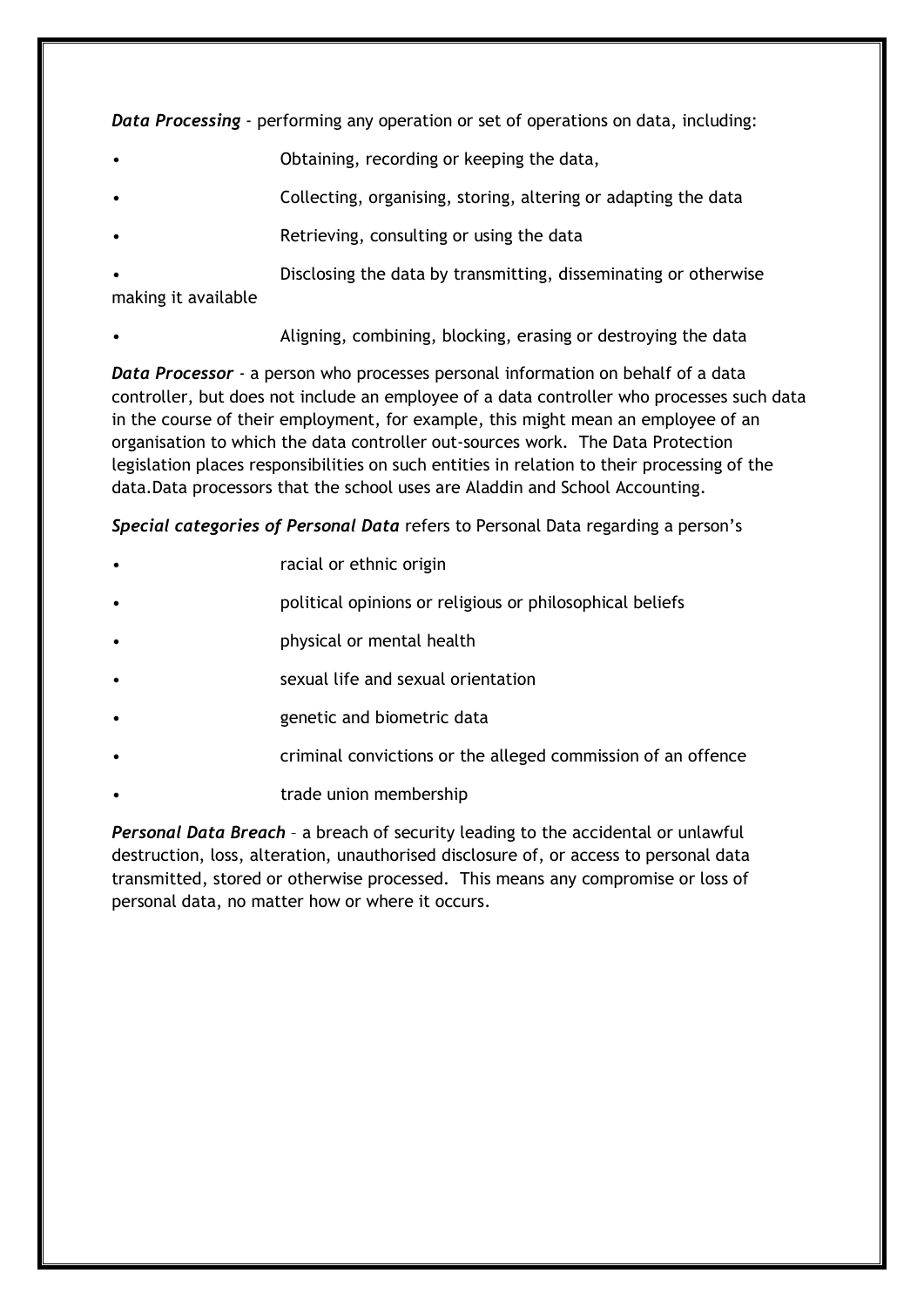#### **RATIONALE**

In addition to its legal obligations under the broad remit of educational legislation, the school has a legal responsibility to comply with the Data Protection Acts 1988 to 2018 and the GDPR

This policy explains what sort of data is collected, why it is collected, for how long it will be stored and with whom it will be shared. The school takes its responsibilities under data protection law very seriously and wishes to put in place safe practices to safeguard individual's personal data. It is also recognised that recording factual information accurately and storing it safely facilitates an evaluation of the information, enabling the Principal and Board of Management to make decisions in respect of the efficient running of the School. The efficient handling of data is also essential to ensure that there is consistency and continuity where there are changes of personnel within the school and Board of Management

## **OTHER LEGAL OBLIGATIONS**

Implementation of this policy takes into account the school's other legal obligations and responsibilities. Some of these are directly relevant to data protection. For example:

Under Section 9(g) of the Education Act, 1998, the parents of a student, or a student who has reached the age of 18 years, must be given access to records kept by the school relating to the progress of the student in their education

Under Section 20 of the Education (Welfare) Act, 2000, the school must maintain a register of all students attending the School

Under Section 20(5) of the Education (Welfare) Act, 2000, a Principal is obliged to notify certain information relating to the child's attendance in school and other matters relating to the child's educational progress to the Principal of another school to which a student is transferring. Callystown NS sends, by post, a copy of a child's Passport, as provided by the National Council for Curriculum and Assessment, to the Principal of the Post-Primary School in which the pupil has been enrolled

Where reports on pupils which have been completed by professionals, apart from Callystown NS staff, are included in current pupil files, such reports are only passed to the Post-Primary school following express written permission having been sought and received from the parents of the said pupils

Under Section 21 of the Education (Welfare) Act, 2000, the school must record the attendance or non-attendance of students registered at the school on each school day

Under Section 28 of the Education (Welfare) Act, 2000, the School may supply Personal Data kept by it to certain prescribed bodies (the Department of Education and Skills, Tusla, the National Council for Special Education and other schools). The BoM must be satisfied that it will be used for a 'relevant purpose' (which includes recording a person's educational or training history or monitoring their educational or training progress; or for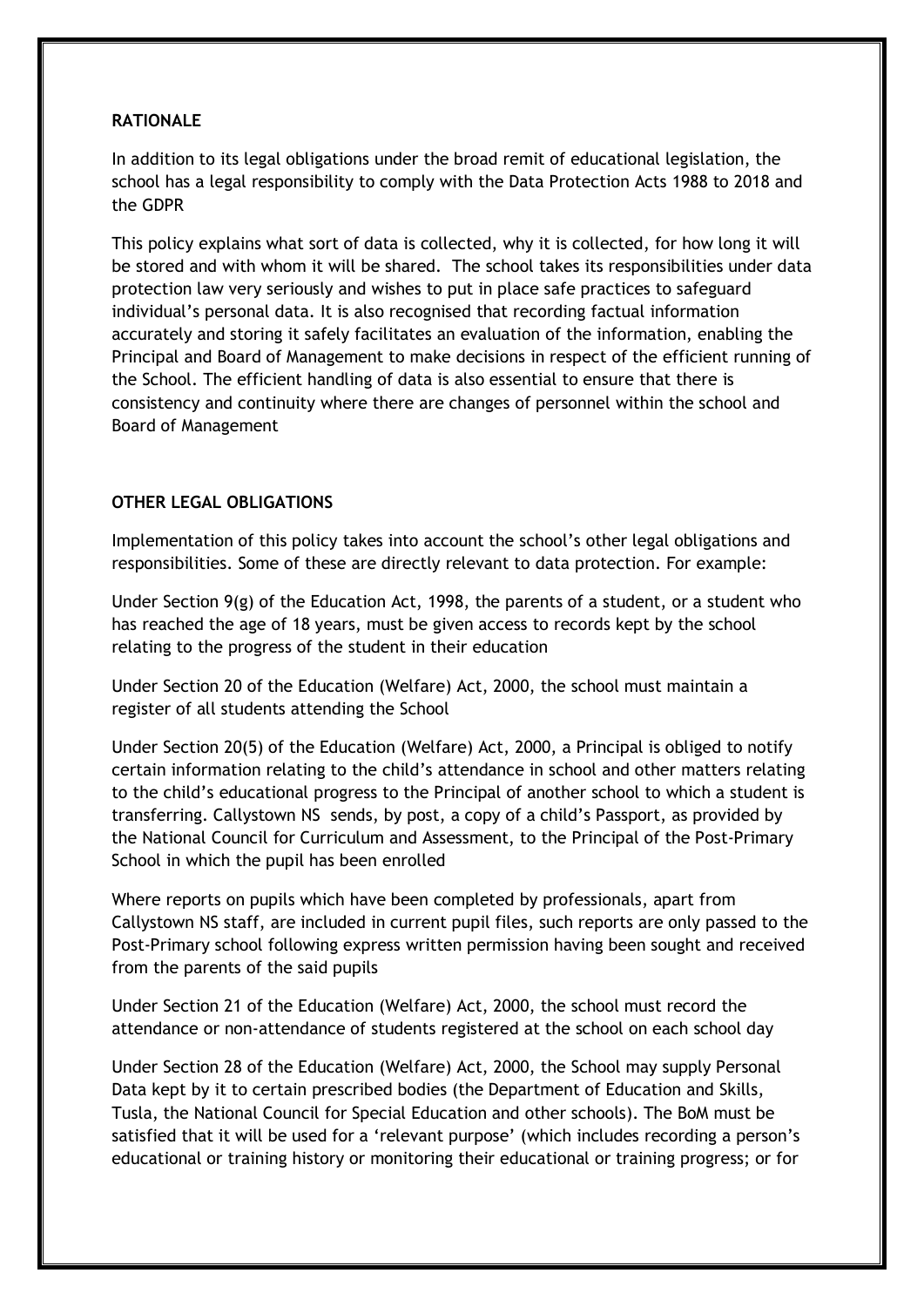carrying out research into examinations, participation in education and the general effectiveness of education or training)

Under Section 14 of the Education for Persons with Special Educational Needs Act, 2004, the school is required to furnish to the National Council for Special Education (and its employees, which would include Special Educational Needs Organisers) such information as the Council may from time to time reasonably request

The Freedom of Information Act 2014 provides a qualified right to access to information held by public bodies which does not necessarily have to be "personal data", as with data protection legislation. While most schools are not currently subject to freedom of information legislation, (with the exception of schools under the direction of Education and Training Boards), if a school has furnished information to a body covered by the Freedom of Information Act (such as the Department of Education and Skills, etc.) these records could be disclosed by that body if a request is made to that body

Under Section 26(4) of the Health Act, 1947 a School shall cause all reasonable facilities (including facilities for obtaining names and addresses of pupils attending the school) to be given to a health authority who has served a notice on it of medical inspection, e.g. a dental inspection

Under Children First Act 2015, mandated persons in schools have responsibilities to report child welfare concerns to TUSLA- Child and Family Agency (or in the event of an emergency and the unavailability of TUSLA, to An Garda Síochána)

## **RELATIONSHIP TO CHARACTERISTIC SPIRIT OF THE SCHOOL:**

Callystown National School seeks to:

- enable students to develop their full potential
- provide a safe and secure environment for learning
- promote respect for the diversity of values, beliefs, traditions, languages and ways of life in society

We aim to achieve these goals while respecting the privacy and data protection rights of students, staff, parents/guardians and others who interact with us. The school wishes to achieve these aims/missions while fully respecting individuals' rights to privacy and rights under the Data Protection legislation.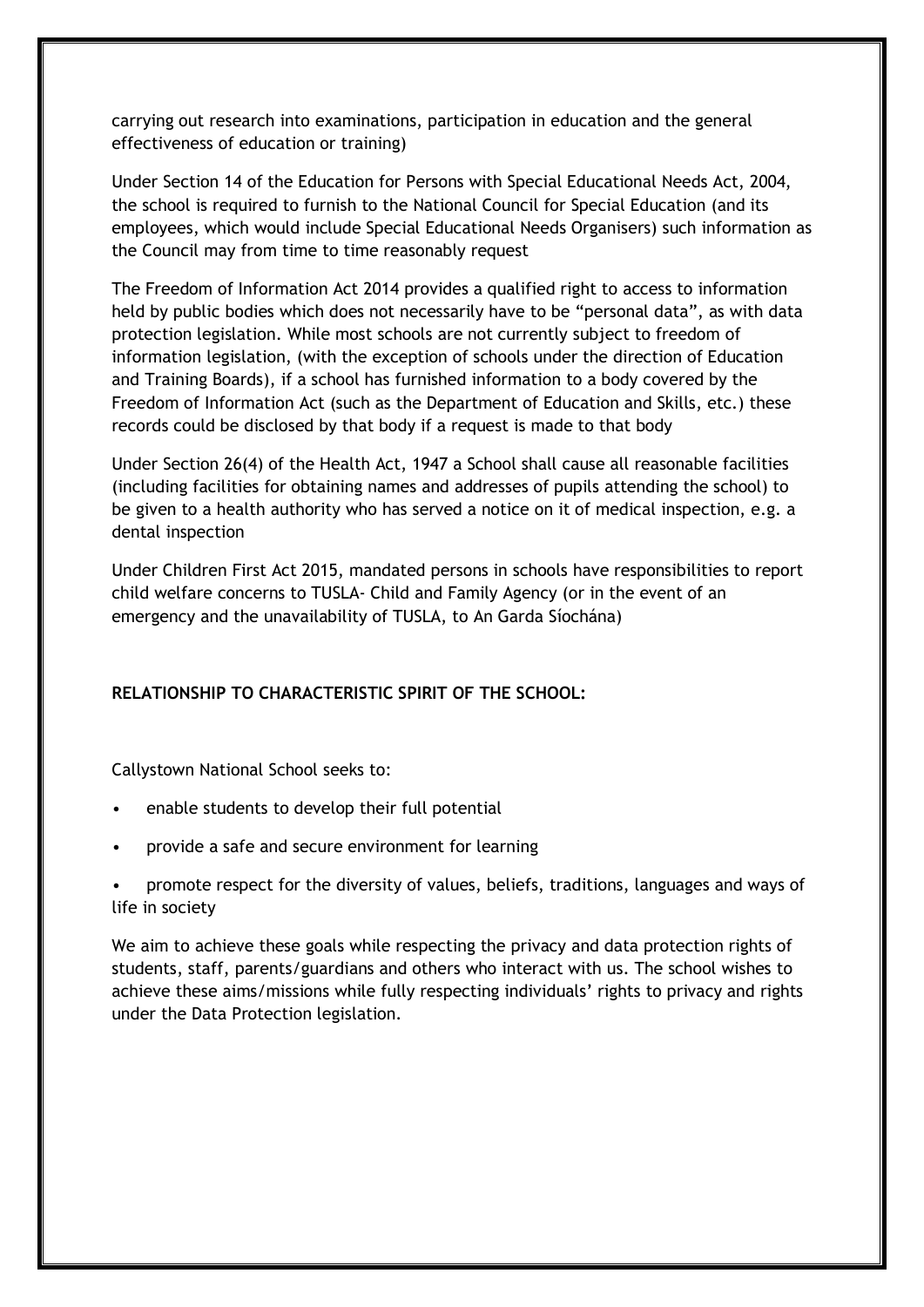## **PERSONAL DATA**

The Personal Data records held by the school may include:

#### 1. **Staff records:**

a) Categories of staff data:

As well as existing members of staff (and former members of staff), these records may also relate to applicants applying for positions within the school, trainee teachers and teachers under probation. These staff records may include:

- Name, address and contact details, PPS number.
- Name and contact details of next-of-kin in case of emergency.
- Original records of application and appointment to promotion posts
- Details of approved absences (career breaks, parental leave, study leave, etc.)
- Details of work record (qualifications, classes taught, subjects, etc.)

• Details of any accidents/injuries sustained on school property or in connection with the staff member carrying out their school duties

• Records of any reports the school (or its employees) have made in respect of the staff member to State departments and/or other agencies under Children First Act 2015

#### b) **Purposes:**

Staff records are kept for the purposes of:

• the management and administration of school business (now and in the future)

• to facilitate the payment of staff, and calculate other benefits/entitlements (including reckonable service for the purpose of calculation of pension payments, entitlements and/or redundancy payments where relevant)

- to facilitate pension payments in the future
- human resources management

• recording promotions made (documentation relating to promotions applied for) and changes in responsibilities, etc.

• to enable the school to comply with its obligations as an employer, including the preservation of a safe, efficient working and teaching environment (including complying with its responsibilities under the Safety, Health and Welfare at Work Act 2005)

to enable the school to comply with requirements set down by the Department of Education and Skills, the Revenue Commissioners, the National Council for Special Education, TUSLA, the HSE, and any other governmental, statutory and/or regulatory departments and/or agencies

and for compliance with legislation relevant to the school.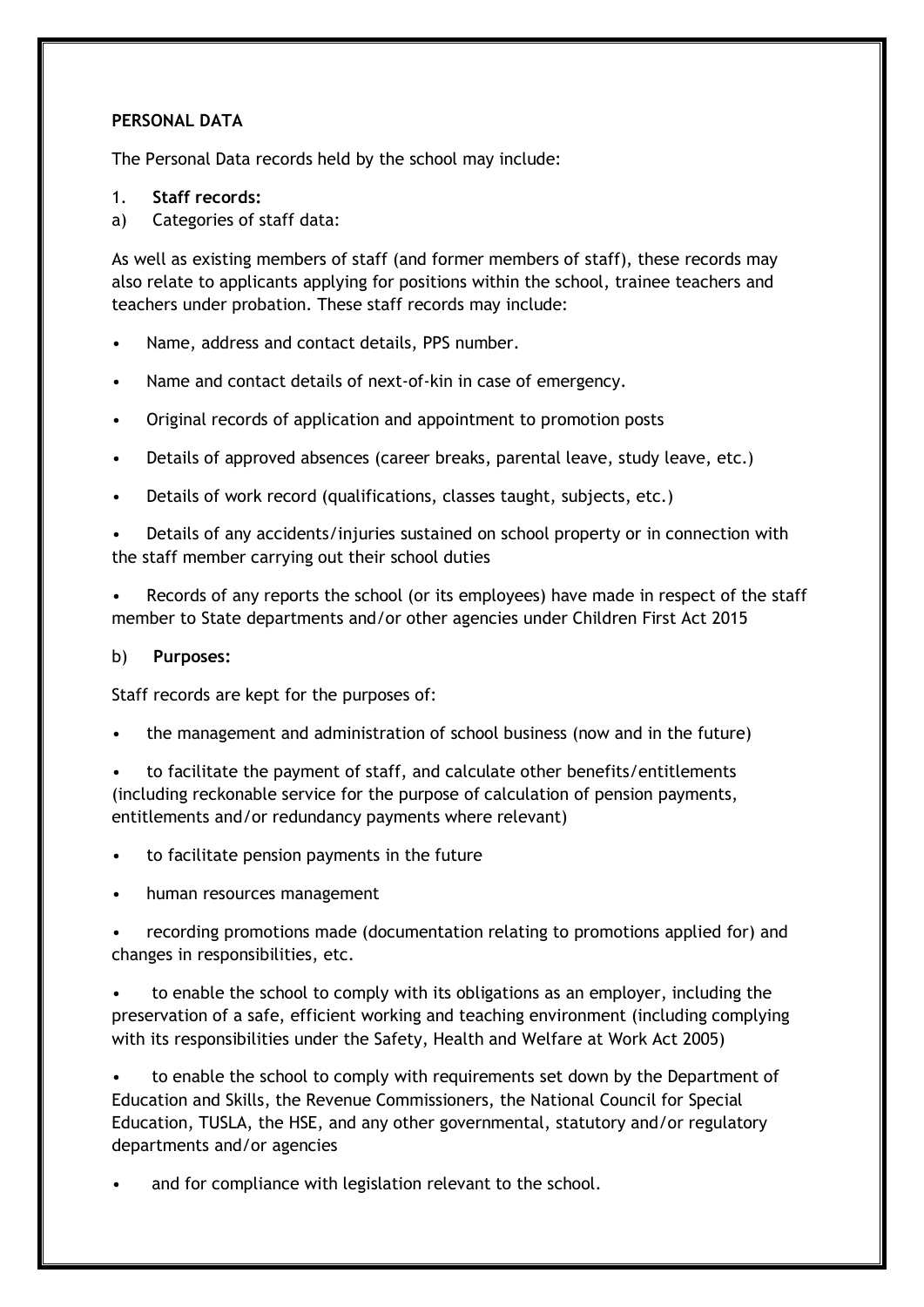## c) **Location and Security procedures of Callystown National School**:

a. Manual records are kept in a secure, locked filing cabinet in a locked administration office only accessible to personnel who are authorised to use the data. Employees are required to maintain the confidentiality of any data to which they have access.

b. Digital records are stored on password-protected computer with adequate encryption and firewall software in a locked office. The school has the burglar alarm activated during out-of-school hours.

#### 2. **Student records:**

#### a) **Categories of student data:**

These may include:

• Information which may be sought and recorded at enrolment and may be collated and compiled during the course of the student's time in the school. These records may include:

O name, address and contact details, PPS number

O date and place of birth

O names and addresses of parents/guardians and their contact details (including any special arrangements with regard to guardianship, custody or access)

#### O religious belief

- O racial or ethnic origin
- O membership of the Traveller community, where relevant
- O whether they (or their parents) are medical card holders

O whether English is the student's first language and/or whether the student requires English language support

O any relevant special conditions (e.g. special educational needs, health issues, etc.) which may apply

• Information on previous academic record (including reports, references, assessments and other records from any previous school(s) attended by the student

- Psychological, psychiatric and/or medical assessments
- Attendance records

• Photographs and recorded images of students (including at school events and noting achievements) are managed in line with the accompanying policy on school photography.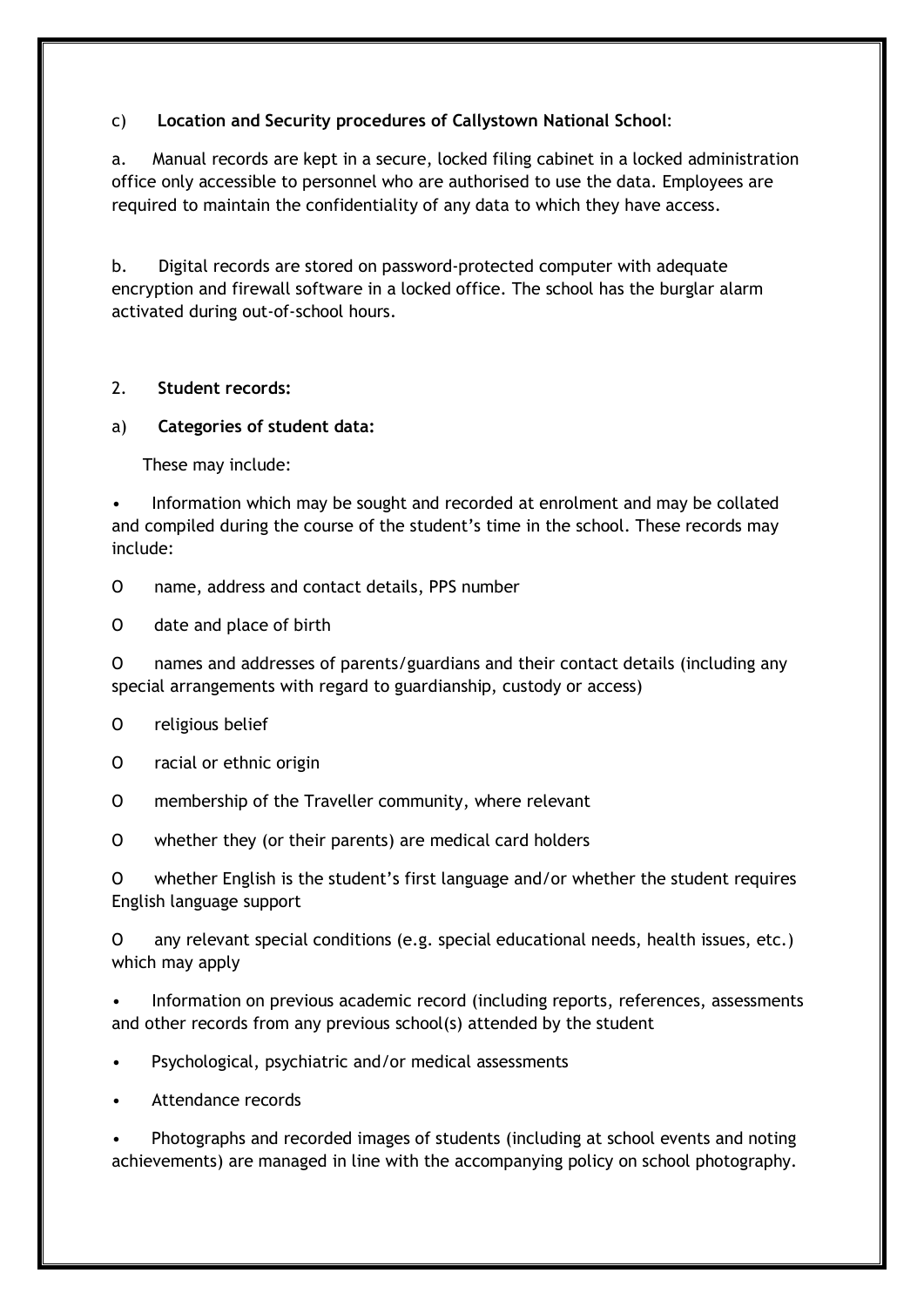• Academic record – subjects studied, class assignments, examination results as recorded on official School reports

- Records of significant achievements
- Whether the student is exempt from studying Irish
- Records of disciplinary issues/investigations and/or sanctions imposed

• Other records e.g. records of any serious injuries/accidents, etc. (Note: it is advisable to inform parents that a particular incident is being recorded).

• Records of any reports the school (or its employees) have made in respect of the student to State Departments and/or other agencies under Children First Act 2015.

b) **Purposes**: The purposes for keeping student records include:

- to enable each student to develop to his/her full potential
- to comply with legislative or administrative requirements

• to ensure that eligible students can benefit from the relevant additional teaching or financial supports

to support the provision of religious instruction

• to enable parents/guardians to be contacted in the case of emergency or in the case of school closure, or to inform parents of their child's educational progress or to inform parents of school events, etc.

• to meet the educational, social, physical and emotional requirements of the student

• photographs and recorded images of students are taken to celebrate school achievements, e.g. compile yearbooks, establish a school website, record school events, and to keep a record of the history of the school. Such records are taken and used in accordance with the 'School Photography Policy' and 'School Website Privacy Statement'.

• to ensure that the student meets the school's admission criteria

• to ensure that students meet the minimum age requirement for attendance at Primary School.

• to ensure that any student seeking an exemption from Irish meets the criteria in order to obtain such an exemption from the authorities

• to furnish documentation/information about the student to the Department of Education and Skills, the National Council for Special Education, TUSLA, and other schools, etc. in compliance with law and directions issued by government departments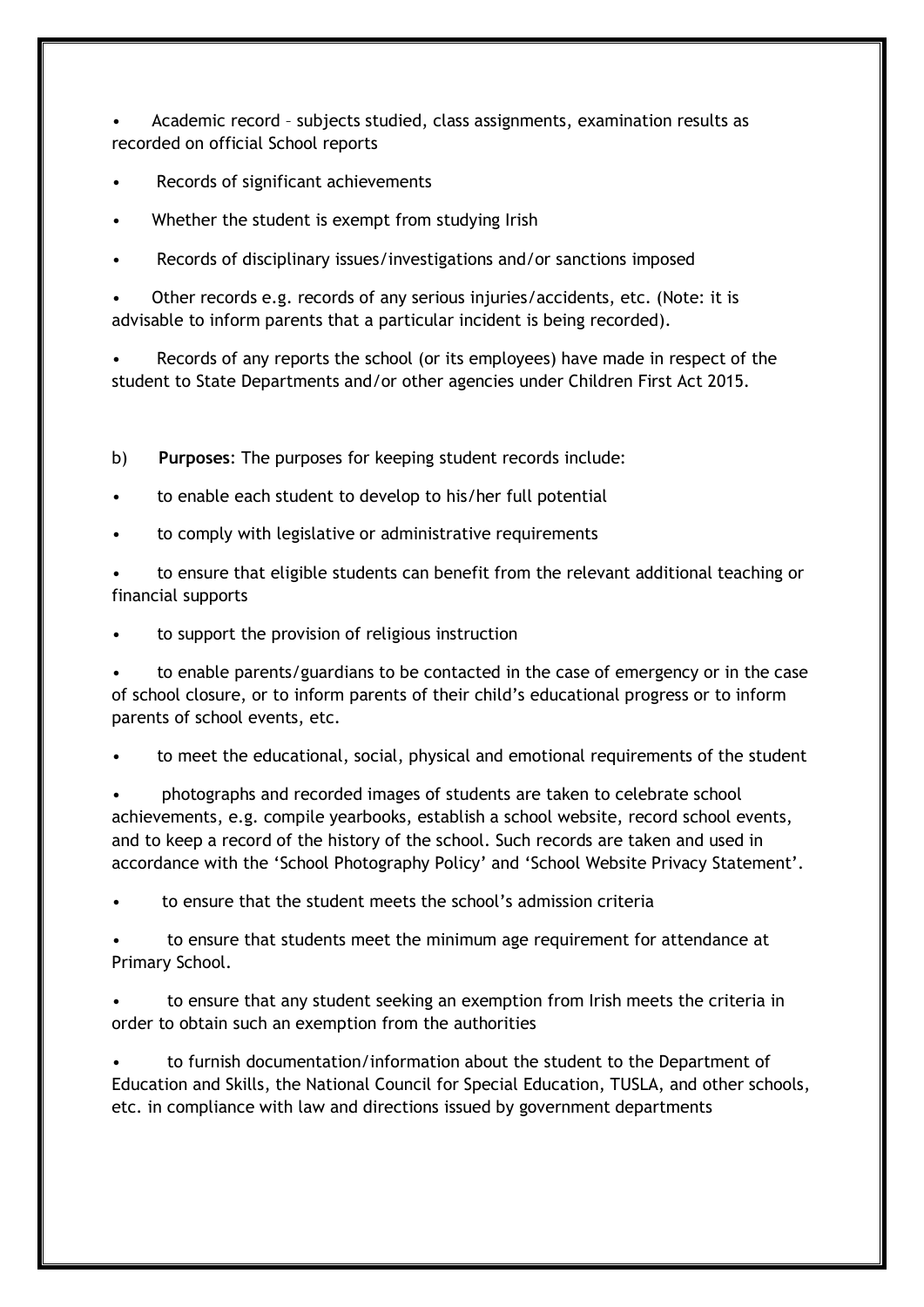• to furnish, when requested by the student (or their parents/guardians in the case of a student under 18 years) documentation/information/references to second-level educational institutions.

c) (**Location and Security procedures as above):** 

## 3. **Board of Management records:**

#### a) **Categories of Board of Management data:**

• Name, address and contact details of each member of the Board of Management (including former members of the Board of Management)

Records in relation to appointments to the Board

• Minutes of Board of Management meetings and correspondence to the Board which may include references to individuals.

#### b) **Purposes:**

To enable the Board of Management to operate in accordance with the Education Act 1998 and other applicable legislation and to maintain a record of Board appointments and decisions.

## c) **(Location and Security procedures as above):**

#### 4. **Other Records: Creditors**

a) Categories of Board of Management data:

The school may hold some or all of the following information about creditors (some of whom are self-employed individuals):

- name
- address
- contact details
- PPS number
- tax details
- bank details and
- amount paid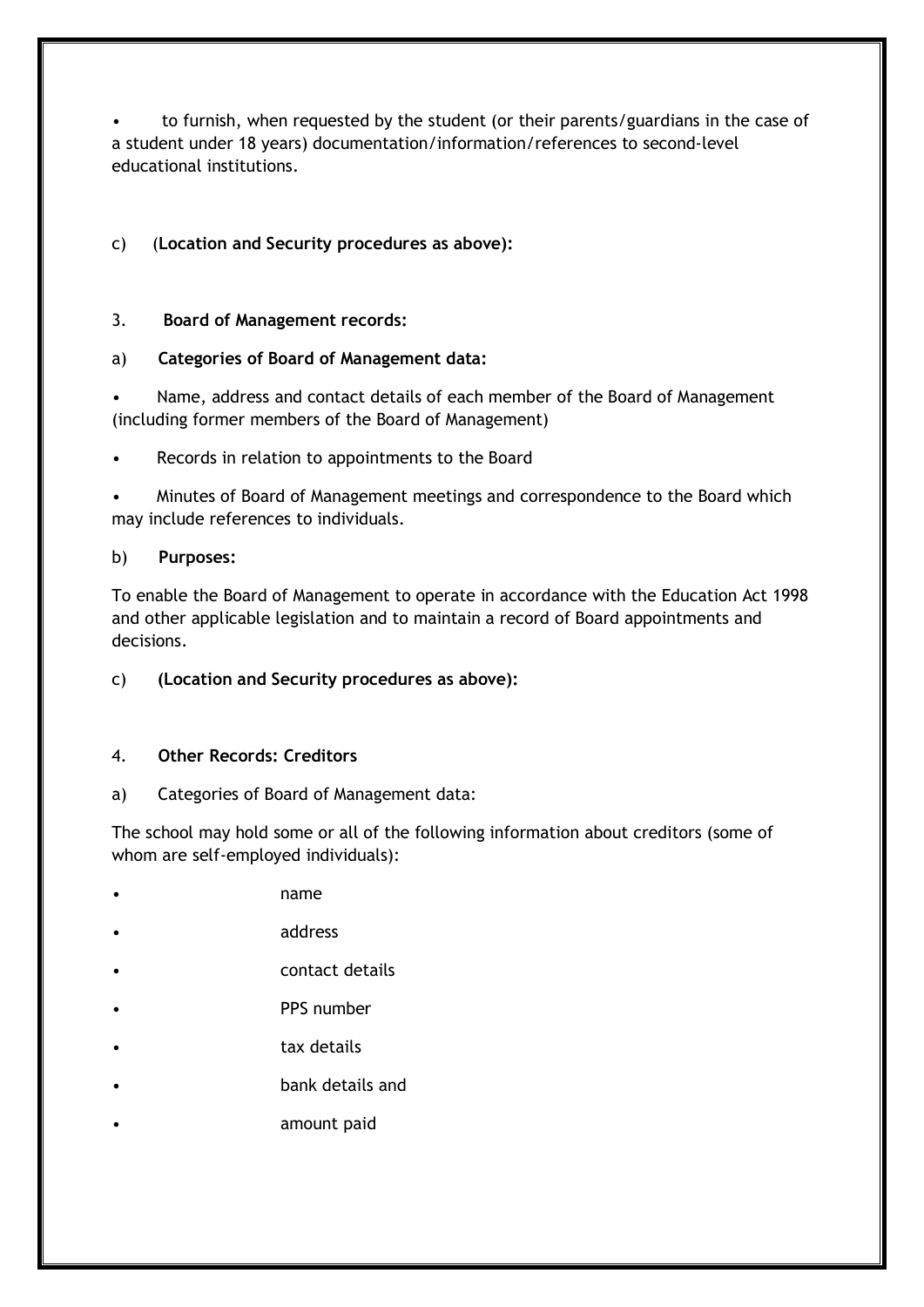b) **Purposes:** The purposes for keeping creditor records are:

This information is required for routine management and administration of the school's financial affairs, including the payment of invoices, the compiling of annual financial accounts and complying with audits and investigations by the Revenue Commissioners.

c) (**Location and Security procedures as above):** 

#### **CCTV IMAGES/RECORDINGS-**

CCTV is installed in Callystown National School.

---- cameras are installed externally over the entrance to the sports hall and in the doorwell of the school entrance opposite the prefab.

These CCTV systems may record images of staff, students and members of the public who visit the premises.

#### *Purposes:*

Safety and security of staff, students and visitors and to safeguard school property and equipment.

#### *Security:*

Access to images/recordings is restricted to the Principal and Deputy Principal of the school. Recordings are retained for 28 days, except if required for the investigation of an incident. Images/recordings may be viewed or made available to An Garda Síochána pursuant to Data Protection Acts legislation.

#### **EXAMINATION RESULTS**

The school will hold data comprising examination results in respect of its students. These include class, mid-term, annual and continuous assessment results and the results of Standardised Tests

#### *Purposes:*

The main purpose for which these examination results are held is to monitor a student's progress and to provide a sound basis for advising them and their parents or guardian about educational attainment levels and recommendations for the future. The data may also be aggregated for statistical/reporting purposes, such as to compile results tables. The data may be transferred to the Department of Education and Skills, the National Council for Curriculum and Assessment and other schools to which pupils move.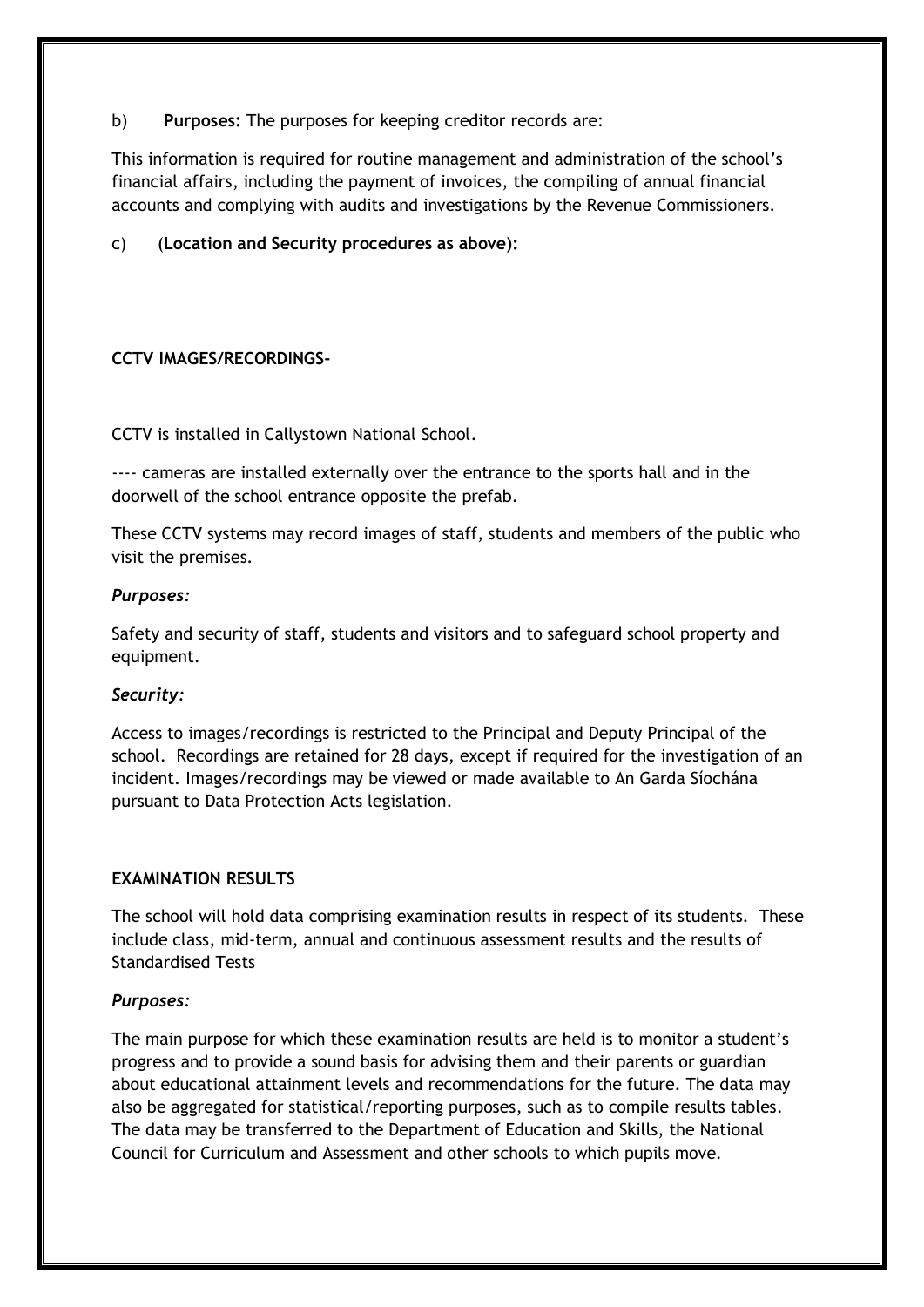#### **Location and Security procedures**

As above

LINKS TO OTHER POLICIES AND TO CURRICULUM DELIVERY

Our school policies need to be consistent with one another, within the framework of the overall School Plan. Relevant school policies already in place or being developed or reviewed, shall be examined with reference to the Data Protection Policy and any implications which it has for them shall be addressed.

The following policies may be among those considered:

• Pupil Online Database (POD): Collection of the data for the purposes of complying with the Department of Education and Skills' pupil online database.

- Child Protection Procedures
- Anti-Bullying Procedures
- Code of Behaviour
- Enrolment Policy
- ICT Acceptable Usage Policy
- Assessment Policy
- Special Educational Needs Policy
- **Library Policy**
- Book-Rental Policy
- Critical Incident Policy
- **Student Council Policy**
- Attendance Policy

#### **PROCESSING IN LINE WITH A DATA SUBJECT'S RIGHTS**

Data in this school will be processed in line with the data subject's rights. Data subjects have a right to:

Know what personal data the school is keeping on them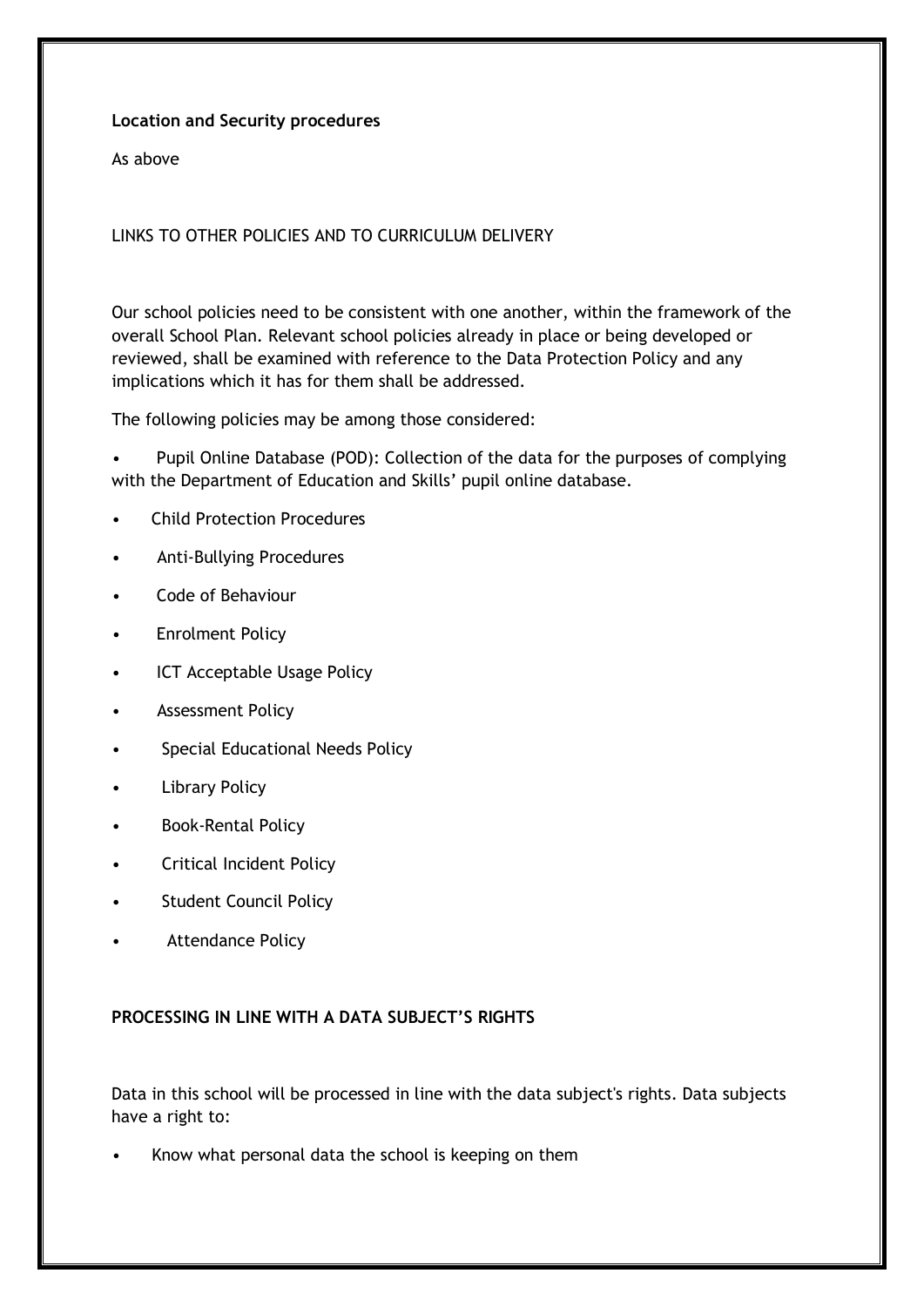- Request access to any data held about them by a data controller
- Prevent the processing of their data for direct-marketing purposes
- Ask to have inaccurate data amended
- Ask to have data erased once it is no longer necessary or irrelevant.

## *Data Processors*

Where the school outsources to a data processor off-site, it is required by law to have a written contract in place with Aladdin and School Accounting. Callystown National School third party agreement specifies the conditions under which the data may be processed, the security conditions attaching to the processing of the data and that the data must be deleted or returned upon completion or termination of the contract.

## *Personal Data Breaches*

All incidents in which personal data has been put at risk must be reported to the Office of the Data Protection Commissioner within 72 hours

When the personal data breach is likely to result in a high risk to the rights and freedoms of natural persons, the BoM must communicate the personal data breach to the data subject without undue delay

If a data processor becomes aware of a personal data breach, it must bring this to the attention of the data controller (BoM) without undue delay.

## *Dealing with a data access request*

Individuals are entitled to a copy of their personal data on written request

The individual is entitled to a copy of their personal data

Request must be responded to within one month. An extension may be required e.g. over holiday periods

No fee may be charged except in exceptional circumstances where the requests are repetitive or manifestly unfounded or excessive

No personal data can be supplied relating to another individual apart from the data subject

## **PROVIDING INFORMATION OVER THE PHONE**

An employee dealing with telephone enquiries should be careful about disclosing any personal information held by the school over the phone. In particular, the employee should:

- Ask that the caller put their request in writing
- Refer the request to the Principal for assistance in difficult situations